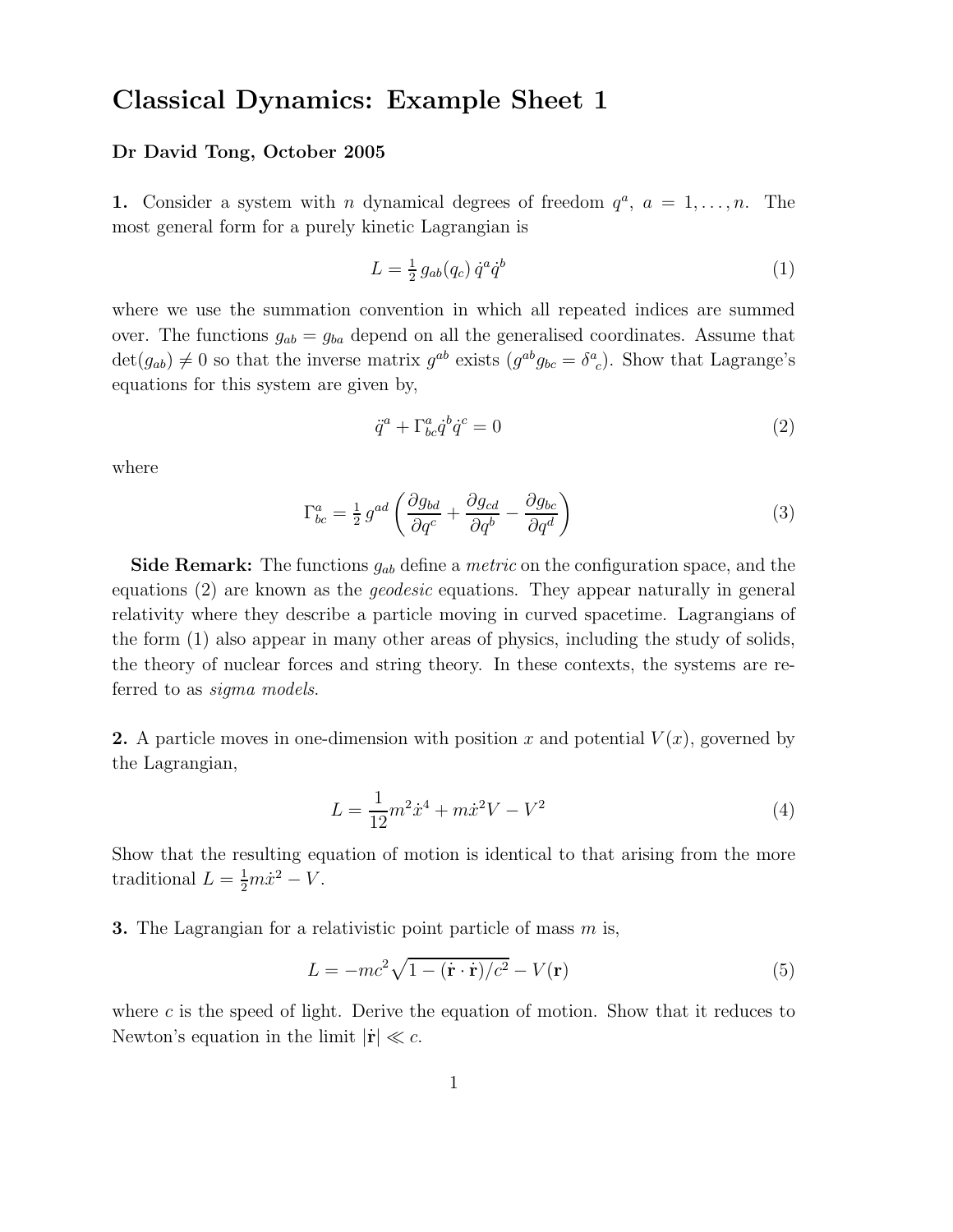4. A double pendulum is drawn below. Two light rods of lengths  $l_1$  and  $l_2$  oscillate in the same plane. Attached to them are masses  $m_1$  and  $m_2$ . How many degrees of freedom does the system have? Write down the Lagrangian describing its dynamics.



5. The pivot of a simple pendulum is attached to a disc of radius  $R$ , which rotates in the plane of the pendulum with angular velocity  $\omega$ . (See the diagram below). Write down the Lagrangian and derive the equations of motion for dynamical variable  $\theta$ .



6. The motion of an electron of mass m and charge  $(-e)$  moving in a magnetic field  $\mathbf{B} = \nabla \times \mathbf{A}(\mathbf{r})$  is described by the Lagrangian

$$
L = \frac{1}{2}m\dot{\mathbf{r}} \cdot \dot{\mathbf{r}} - e\dot{\mathbf{r}} \cdot \mathbf{A}(\mathbf{r})
$$
 (6)

Show that Lagrange's equation reproduces the Lorentz force law on the electron.

i) Work in cylindrical polar coordinates  $(r, \theta, z)$  and consider the vector potential

$$
\mathbf{A} = (0, f(r)/r, 0) \tag{7}
$$